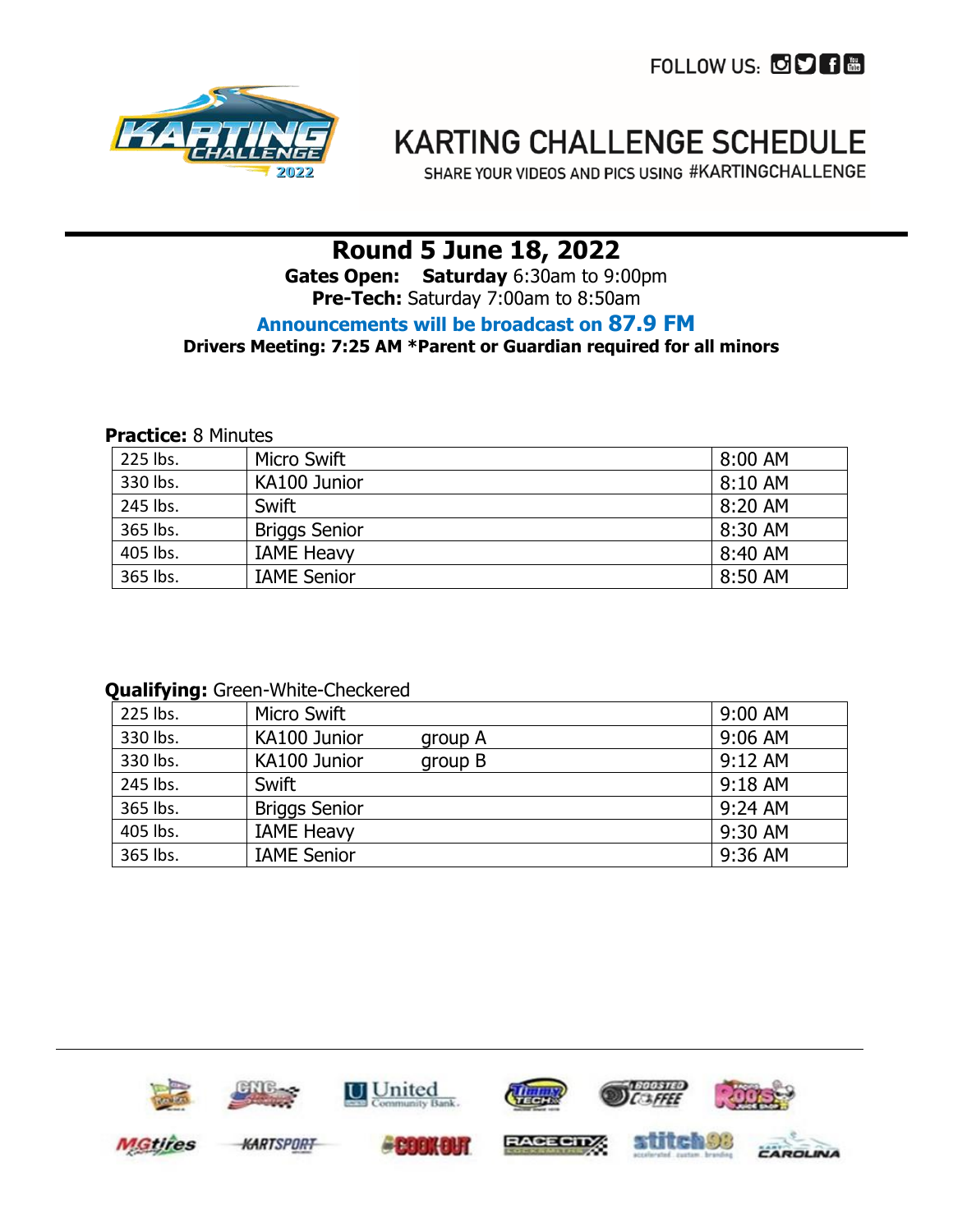FOLLOW US: CD B



# **KARTING CHALLENGE SCHEDULE**

SHARE YOUR VIDEOS AND PICS USING #KARTINGCHALLENGE

# **Pre-Final:**

| 225 lbs. | Micro Swift          | 8 Laps  | 10:00 AM |
|----------|----------------------|---------|----------|
| 330 lbs. | KA100 Junior         | 9 Laps  | 10:12 AM |
| 245 lbs. | Swift                | 8 Laps  | 10:24 AM |
| 365 lbs. | <b>Briggs Senior</b> | 9 Laps  | 10:37 AM |
| 405 lbs. | <b>IAME Heavy</b>    | 9 Laps  | 10:50 AM |
| 365 lbs. | <b>IAME Senior</b>   | 10 Laps | 11:03 AM |

## **Final:**

| 225 lbs. | Micro Swift          | 13 Laps | 11:30 AM |
|----------|----------------------|---------|----------|
| 330 lbs. | KA100 Junior         | 14 Laps | 11:47 PM |
| 245 lbs. | Swift                | 13 Laps | 12:05 PM |
| 365 lbs. | <b>Briggs Senior</b> | 15 Laps | 12:21 PM |
| 405 lbs. | <b>IAME Heavy</b>    | 14 Laps | 12:39 PM |
| 365 lbs. | <b>IAME Senior</b>   | 17 Laps | 12:55 PM |

**Times are tentative: Races will begin once track is cleared from previous race**

 **Podiums will take place after last class passes tech**

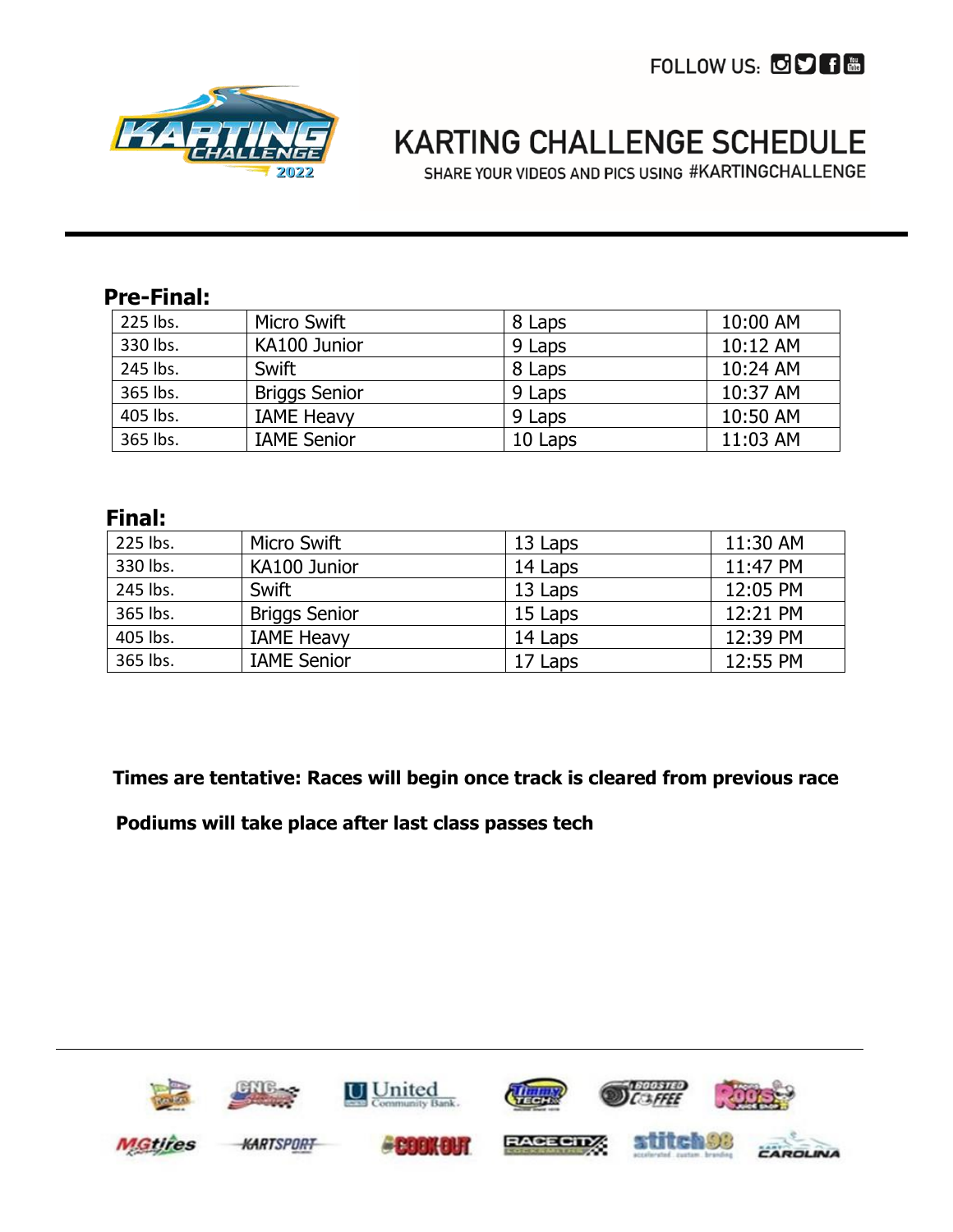FOLLOW US: OD 日岡



# **KARTING CHALLENGE SCHEDULE**

SHARE YOUR VIDEOS AND PICS USING #KARTINGCHALLENGE

### **Afternoon**

#### **Pre-Tech:** 1:30pm to 2:50pm **Drivers Meeting: 1:20 PM \*Parent or Guardian required for all minors**

### **Practice:** 8 Minutes

| 265 lbs. | Briggs Cadet         | 2:00 PM |
|----------|----------------------|---------|
| 320 lbs. | <b>Briggs Junior</b> | 2:10 PM |
| 390 lbs. | <b>Briggs Heavy</b>  | 2:20 PM |
| 320 lbs. | <b>IAME Junior</b>   | 2:30 PM |
| 370 lbs. | KA100 Senior         | 2:40 PM |

### **Qualifying:** Green-White-Checkered

| 150/185 lbs. | Kid Kart (8 min)     |         | 2:50 PM |
|--------------|----------------------|---------|---------|
| 265 lbs.     | <b>Briggs Cadet</b>  | group A | 3:00 PM |
| 265 lbs.     | <b>Briggs Cadet</b>  | group B | 3:06 PM |
| 320 lbs.     | <b>Briggs Junior</b> |         | 3:12 PM |
| 390 lbs.     | <b>Briggs Heavy</b>  | group A | 3:18 PM |
| 390 lbs.     | <b>Briggs Heavy</b>  | group B | 3:24 PM |
| 320 lbs.     | <b>IAME Junior</b>   |         | 3:30 PM |
| 370 lbs.     | KA100 Senior         | group A | 3:36 PM |
| 370 lbs      | KA100 Senior         | group B | 3:42 PM |